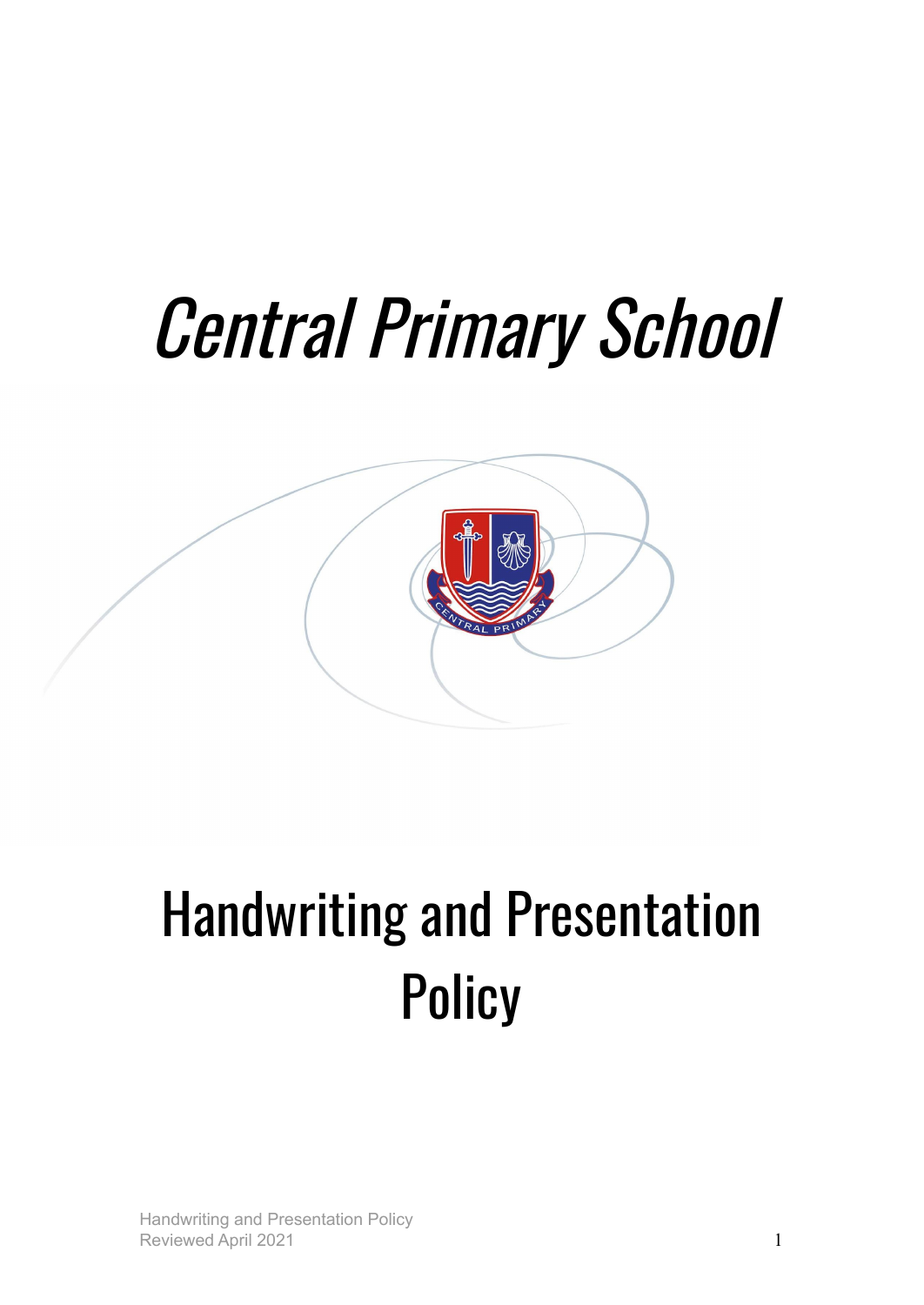# **Our motto: Children are Central**

# **Introduction**

We aim for our children to leave in Year 6 with the ability to write using their own style of fast, fluent, legible and sustainable handwriting, as well as other styles of writing for specific purposes. In addition to teaching handwriting during our regular handwriting lessons, we have high expectations that what is taught and practiced in handwriting lessons will be used in all writing activities. We believe that handwriting is integral to a child's personal development and know that children's engagement and self-esteem can be improved by their satisfaction and pride in good quality presentation.

# **Aims**

Handwriting is a taught skill that develops at different rates for different children. All of the teachers in the school put a priority on teaching handwriting and have high expectations for handwriting across the curriculum. Our school uses *Penpals for Handwriting* to ensure that:

- We raise standards in writing across the school.
- The importance of handwriting is recognised and given appropriate time.
- The progression of handwriting is consistent across the school.
- We adopt a common approach towards handwriting by all adults when writing in children's books, on the whiteboard or on displays / resources. N.B. However, words in print do not necessarily have to be in a cursive font, because we believe that children need to be exposed to a range of print.
- Handwriting is acknowledged to be a whole body activity and emphasis is placed on correct posture and pencil grip for handwriting.
- Expectations of left-handed children are equal to those of right-handed children, and appropriate advice and resources are available to ensure that they learn to write with a comfortable, straight wrist.
- Handwriting is linked into grammar, punctuation and spelling in order to practice and contextualise all of the transcriptional and stylistic skills for writing.
- Children learn to self-assess their own writing and develop understanding and responsibility for improving it.
- Children learn to write in different styles for different purposes such as print for labelling a diagram, illustrated capitals letters for creating a poster, swift jottings for writing notes, making a 'best copy' for presentation and fast, fluent and legible writing across the curriculum.

# **Progression of skills**

*Penpals* enables us to teach and secure the development of handwriting throughout the school:

● First, children experience the foundation of handwriting through multi-sensory activities (EYFS F1 and F2).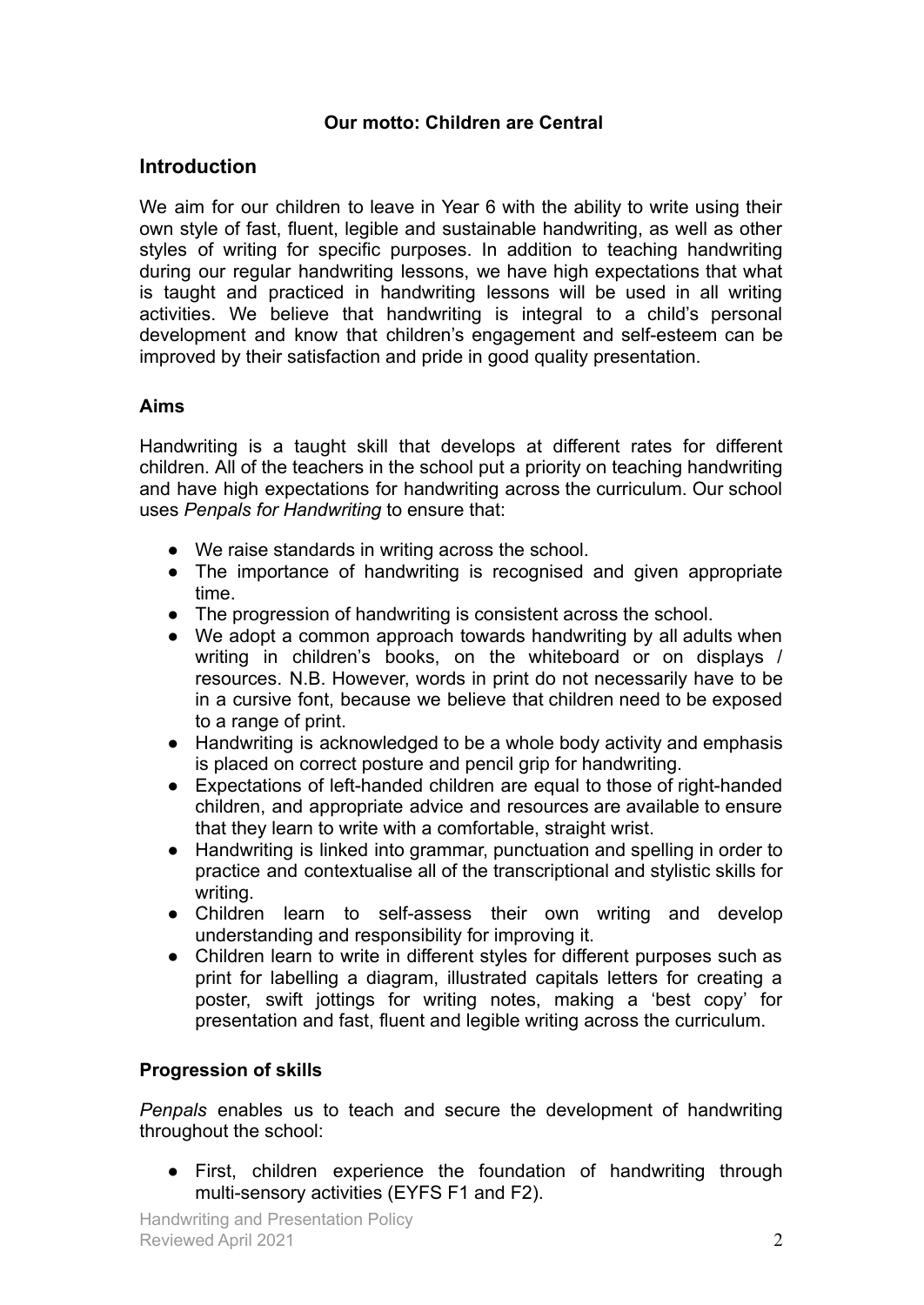- Correct letter formation is taught, practised, applied and consolidated (EYFS F1/Y1).
- Joining is introduced only after correct letter formation is used automatically (Y1/Y2/Y3).
- Joins are introduced systematically and cumulatively (Y2–Y6).
- As children practice joining, they pay attention to the size, proportion and spacing of their letters and words (Y3–Y6).
- Once the joins are secure, a slope is introduced in order to support increased speed and fluency (Y5).
- Children are introduced to different ways of joining in order that they can develop their own preferred personal style (Y6).

In using *Penpals*, we ensure that our children follow the requirements and recommendations of the National Curriculum. We share the aspirations that children's handwriting should be 'sufficiently fluent and effortless for them to manage the general demands of the curriculum' and that 'problems with forming letters do not get in the way of their writing down what they want to say'.

#### **Handwriting tools**

Throughout their time in school, children use a range of tools for different purposes and styles of handwriting including:

- A wide range of tools and media for mark-making in the EYFS.
- Whiteboard pens throughout the school.
- Fingers when writing on the interactive whiteboard or tablets.
- Art supplies including coloured pens and pencils for posters, displays and artwork.
- Sharp pencils for most writing until a pen licence is awarded.
- A handwriting pen for when they sustain a good level of presentation.

Handwriting is always introduced using *Penpals* Practice Books and materials and practiced on lined paper in handwriting books so that children quickly learn about letter orientation including ascenders and descenders. As children's fine motor skills improve and their letter formation or joining becomes increasingly accurate, the width between the lines they write on gradually decreases.

Pencils will be provided by the school. In Key Stage Two handwriting pens will be available or may be provided from home.

#### **Presentation Guidance**

All work should begin with the date. In all subjects except Maths and Languages this should be written in the following way: Tuesday 10th September 2017. In Maths the short date can be written in the following format: 10.09.17. (Some discretion may be used for children who find writing physically challenging).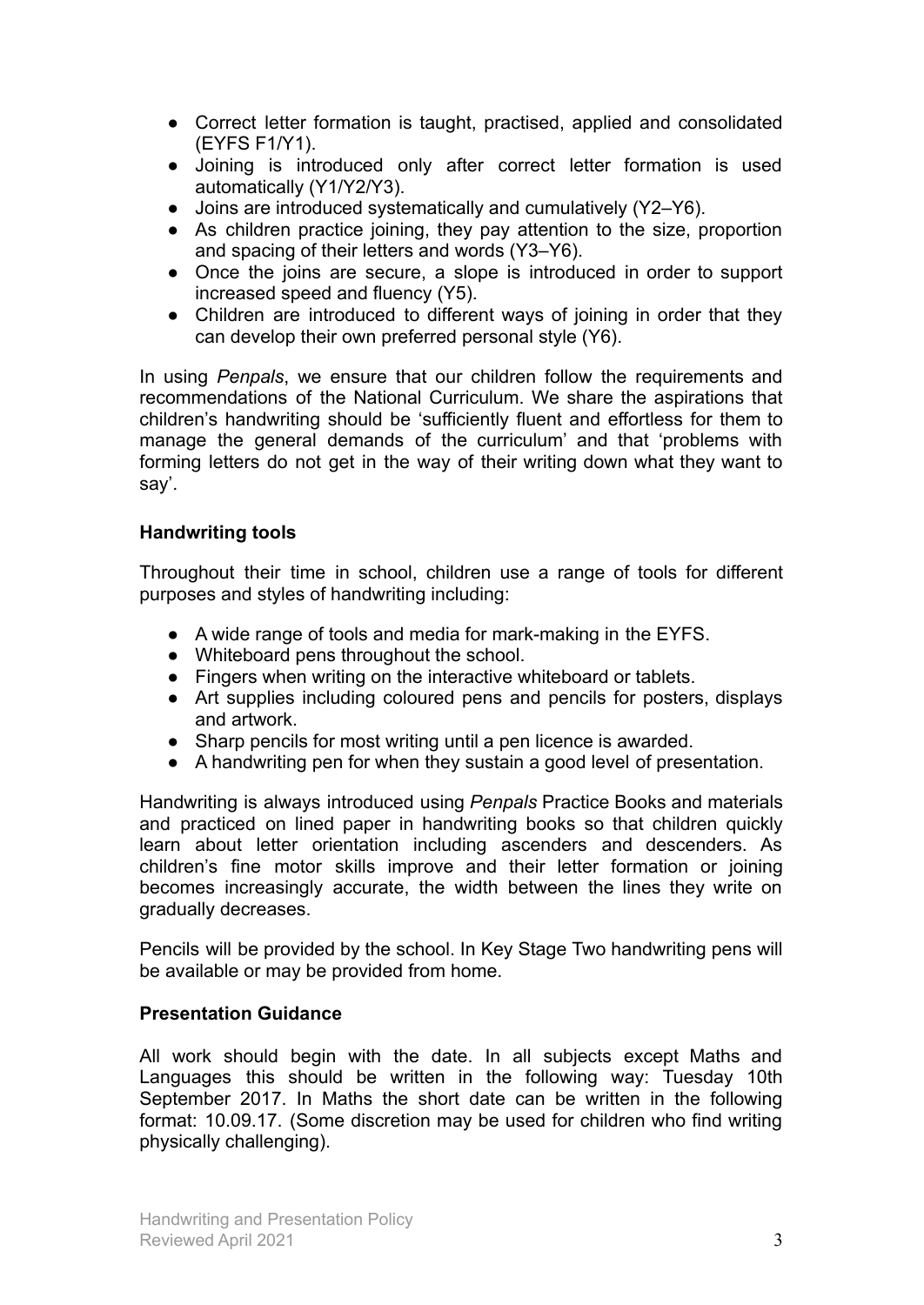- The date should be written on the top line of the page next to the title of the work.
- Short dates can be used in the margin to represent subsequent days the work is developed.
- The title should be purposeful and clearly outline the learning.
- The title should be put into contents page at the front of the book at the same time the work is produced
- A page number should be added to the bottom of each page linked to the contents page at the front of the book.
- Learning Support Assistants may support here for the small minority of children who find writing challenging or pre-prepared stickers could be used.
- Underlining should be completed with a ruler and a pencil.
- Children should write from the margin to the edge of the page.
- Mistakes should be crossed out using a ruler line. In Maths an eraser can be used at the teacher's discretion

# **Monitoring and Evaluation**

This will be undertaken regularly by the class teacher and will also be assessed as part of each half term's writing assessments.

# **Equality of opportunity**

All of our children have equal access to handwriting lessons and to the resources available. We recognise that some children take longer to develop the necessary skills and we cater for those children by providing additional opportunities for skills development. Children who need specific fine motor or handwriting interventions are identified early and the impact of interventions is carefully monitored. Children with a physical disability are catered for, and progress is monitored, according to their individual action plans.

# **Special Educational Needs**

Pupils are supported in their handwriting and presentation through an EHC plan, monitored by the class teacher and Inclusion Team. Thicker triangular pencils, pencil grips and wider lines will be used by children experiencing problems writing alongside other activities to develop their fine motor skills.

It may be more appropriate for pupils with physical difficulties to spend their handwriting time in learning keyboard skills as the physical task of writing may be too onerous.

In addition, some pupils have input from specialist agencies to support their motor skills.

For some pupils a programme designed to support their fine motor skills will be beneficial.

# **Equality**